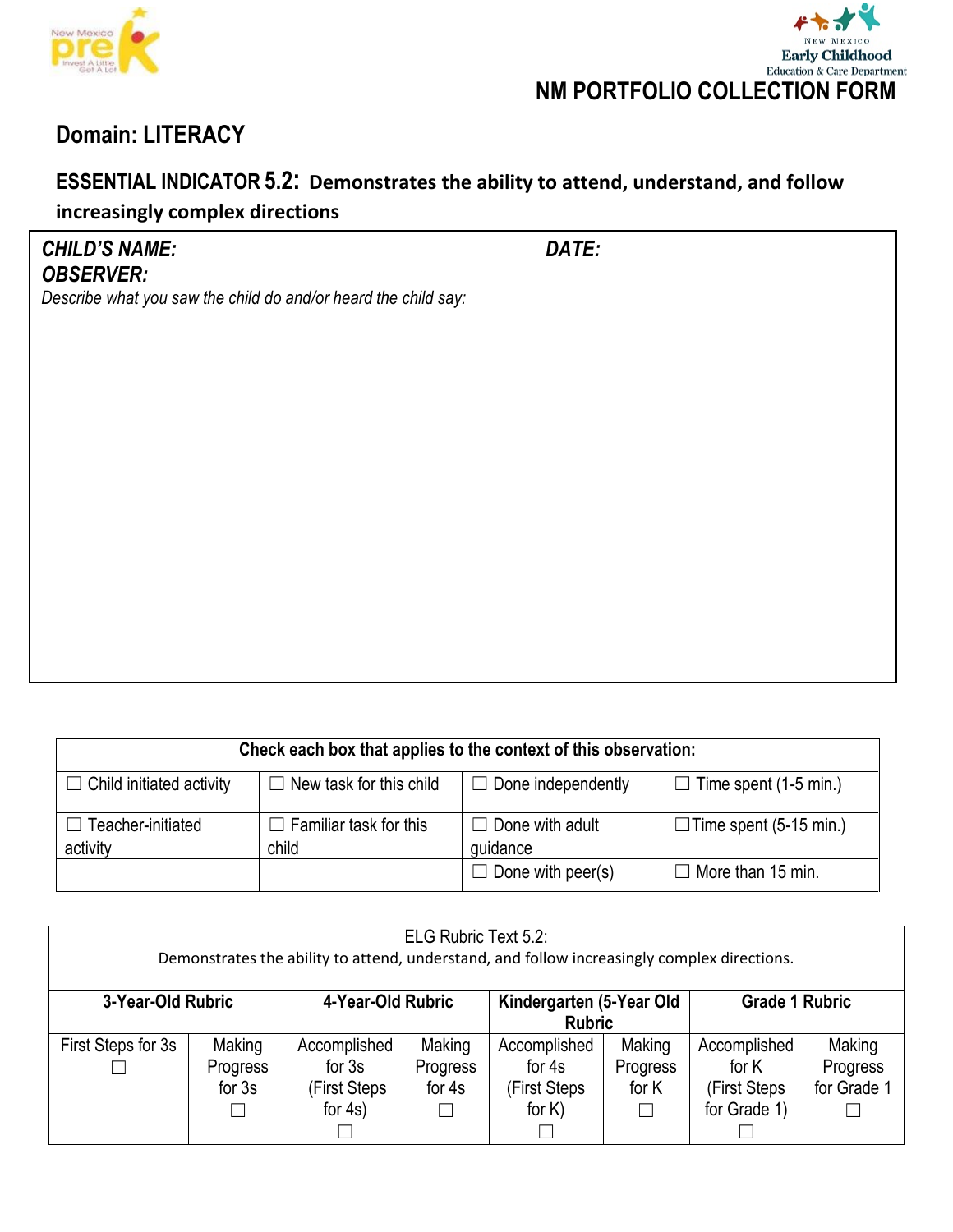



**ESSENTIAL INDICATOR 6.1: Demonstrates the ability to effectively engage in a range of conversational skills in his or her home language for a variety of purposes relating to real experiences and different audiences.**

### *CHILD'S NAME: DATE: OBSERVER:*

| Check each box that applies to the context of this observation: |                                        |                                    |                               |  |  |  |  |
|-----------------------------------------------------------------|----------------------------------------|------------------------------------|-------------------------------|--|--|--|--|
| $\Box$ Child initiated activity                                 | New task for this child<br>$\Box$      | $\Box$ Done independently          | $\Box$ Time spent (1-5 min.)  |  |  |  |  |
| $\Box$ Teacher-initiated<br>activity                            | $\Box$ Familiar task for this<br>child | $\Box$ Done with adult<br>guidance | $\Box$ Time spent (5-15 min.) |  |  |  |  |
|                                                                 |                                        | $\Box$ Done with peer(s)           | $\Box$ More than 15 min.      |  |  |  |  |

| ELG Rubric Text 6.1:<br>Demonstrates the ability to effectively engage in a range of conversational skills in his or her home language for a variety of purposes<br>relating to real experiences and different audiences. |                                |                                                        |                              |                                                      |                                       |                                                       |                                   |  |  |  |
|---------------------------------------------------------------------------------------------------------------------------------------------------------------------------------------------------------------------------|--------------------------------|--------------------------------------------------------|------------------------------|------------------------------------------------------|---------------------------------------|-------------------------------------------------------|-----------------------------------|--|--|--|
| 4-Year-Old Rubric<br>3-Year-Old Rubric                                                                                                                                                                                    |                                | Kindergarten (5-Year Old<br><b>Rubric</b>              |                              | <b>Grade 1 Rubric</b>                                |                                       |                                                       |                                   |  |  |  |
| First Steps for 3s                                                                                                                                                                                                        | Making<br>Progress<br>for $3s$ | Accomplished<br>for $3s$<br>(First Steps<br>for $4s$ ) | Making<br>Progress<br>for 4s | Accomplished<br>for 4s<br>(First Steps)<br>for $K$ ) | Making<br>Progress<br>for K<br>$\Box$ | Accomplished<br>for K<br>(First Steps<br>for Grade 1) | Making<br>Progress<br>for Grade 1 |  |  |  |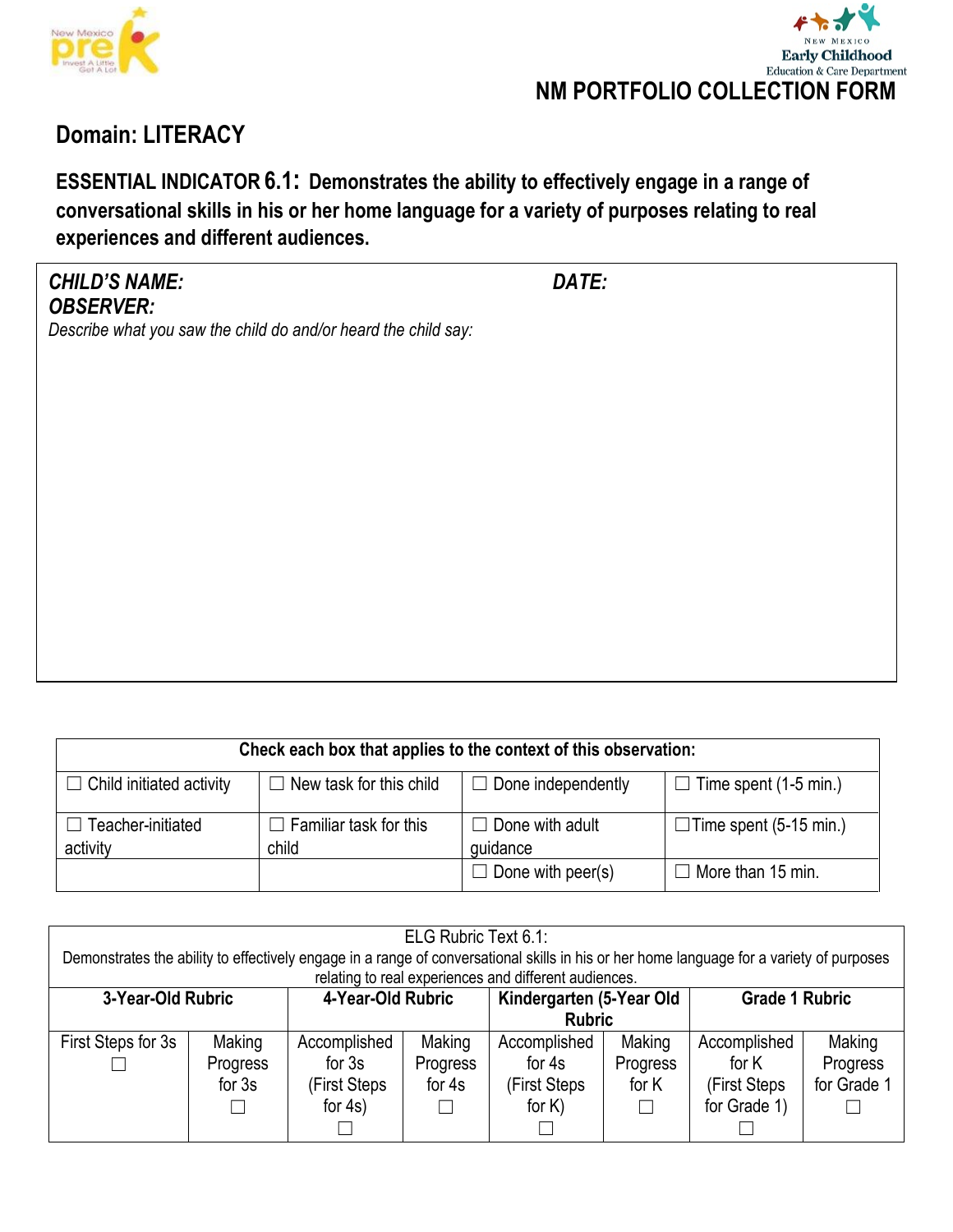



## **ESSENTIAL INDICATOR 7.2: Demonstrates comprehension of a story "read aloud" by asking relevant questions and providing key details in literary texts**

### *CHILD'S NAME: DATE: OBSERVER:*

| Check each box that applies to the context of this observation: |                                |                           |                               |  |  |  |  |
|-----------------------------------------------------------------|--------------------------------|---------------------------|-------------------------------|--|--|--|--|
| $\Box$ Child initiated activity                                 | $\Box$ New task for this child | $\Box$ Done independently | Time spent (1-5 min.)         |  |  |  |  |
| Teacher-initiated                                               | $\Box$ Familiar task for this  | $\Box$ Done with adult    | $\Box$ Time spent (5-15 min.) |  |  |  |  |
| activity                                                        | child                          | quidance                  |                               |  |  |  |  |
|                                                                 |                                | $\Box$ Done with peer(s)  | $\Box$ More than 15 min.      |  |  |  |  |

| ELG Rubric Text 7.2:<br>Demonstrates comprehension of a story "read aloud" by asking relevant questions and providing key details in literary texts |              |                   |          |                                           |          |                       |             |  |  |
|-----------------------------------------------------------------------------------------------------------------------------------------------------|--------------|-------------------|----------|-------------------------------------------|----------|-----------------------|-------------|--|--|
| 3-Year-Old Rubric                                                                                                                                   |              | 4-Year-Old Rubric |          | Kindergarten (5-Year Old<br><b>Rubric</b> |          | <b>Grade 1 Rubric</b> |             |  |  |
| First Steps for                                                                                                                                     | Making       | Accomplished      | Making   | Accomplished                              | Making   | Accomplished          | Making      |  |  |
| 3s                                                                                                                                                  | Progress for | for $3s$          | Progress | for 4s                                    | Progress | for K                 | Progress    |  |  |
|                                                                                                                                                     | 3s           | (First Steps      | for 4s   | (First Steps                              | for K    | (First Steps)         | for Grade 1 |  |  |
|                                                                                                                                                     |              | for $4s$ )        |          | for $K$ )                                 | $\Box$   | for Grade 1)          |             |  |  |
|                                                                                                                                                     |              |                   |          |                                           |          |                       |             |  |  |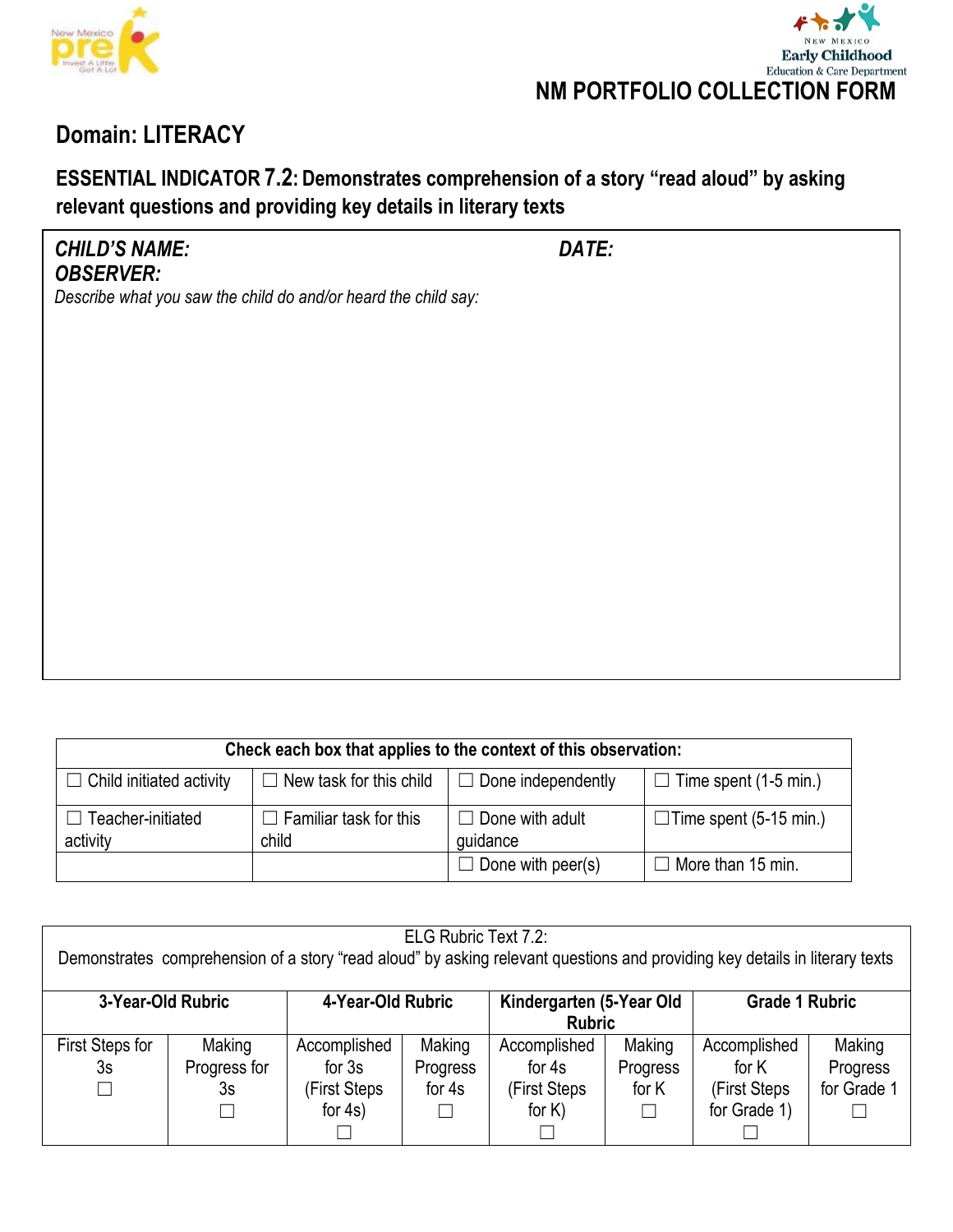



# **ESSENTIAL INDICATOR 7.3a: Shows an understanding of the basic concepts of print**

*CHILD'S NAME: DATE: OBSERVER:*

| Check each box that applies to the context of this observation: |                                        |                                    |                               |  |  |  |  |
|-----------------------------------------------------------------|----------------------------------------|------------------------------------|-------------------------------|--|--|--|--|
| $\Box$ Child initiated activity                                 | $\Box$ New task for this child         | $\Box$ Done independently          | $\Box$ Time spent (1-5 min.)  |  |  |  |  |
| $\Box$ Teacher-initiated<br>activity                            | $\Box$ Familiar task for this<br>child | $\Box$ Done with adult<br>guidance | $\Box$ Time spent (5-15 min.) |  |  |  |  |
|                                                                 |                                        | $\Box$ Done with peer(s)           | $\Box$ More than 15 min.      |  |  |  |  |

| ELG Rubric Text 7.3a:<br>Shows an understanding of the basic concepts of print |          |              |          |               |                       |              |             |  |  |
|--------------------------------------------------------------------------------|----------|--------------|----------|---------------|-----------------------|--------------|-------------|--|--|
| 4-Year-Old Rubric<br>Kindergarten (5-Year Old<br>3-Year-Old Rubric             |          |              |          |               | <b>Grade 1 Rubric</b> |              |             |  |  |
|                                                                                |          |              |          | <b>Rubric</b> |                       |              |             |  |  |
| First Steps for 3s                                                             | Making   | Accomplished | Making   | Accomplished  | Making                | Accomplished | Making      |  |  |
|                                                                                | Progress | for $3s$     | Progress | for $4s$      | Progress              | for K        | Progress    |  |  |
|                                                                                | for $3s$ | (First Steps | for 4s   | (First Steps  | for K                 | (First Steps | for Grade 1 |  |  |
|                                                                                |          | for $4s$ )   |          | for $K$ )     | $\Box$                | for Grade 1) |             |  |  |
|                                                                                |          |              |          |               |                       |              |             |  |  |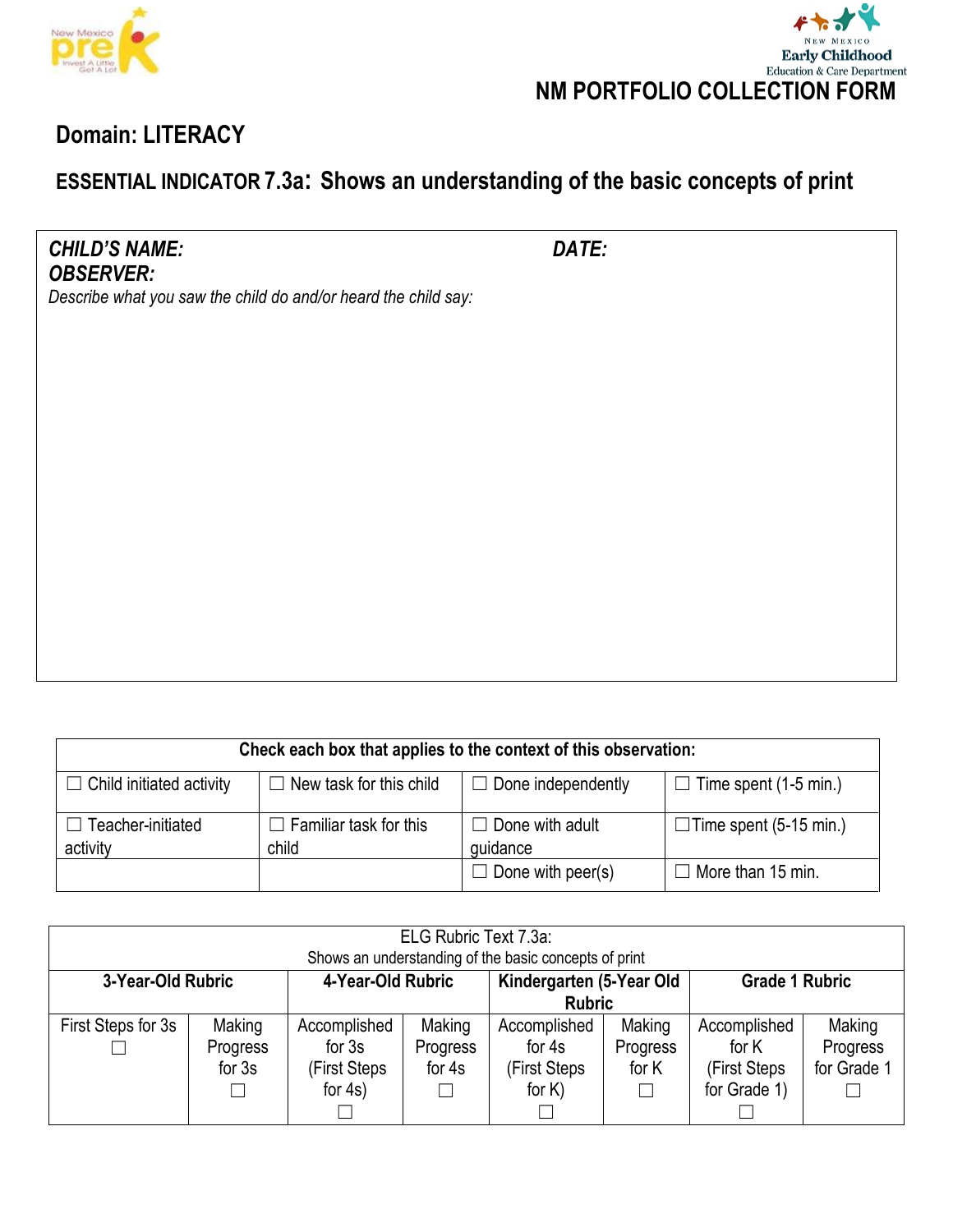



# **ESSENTIAL INDICATOR 7.3b: Understands that print carries meaning**

*CHILD'S NAME: DATE: OBSERVER:*

| Check each box that applies to the context of this observation: |                                        |                                    |                               |  |  |  |  |
|-----------------------------------------------------------------|----------------------------------------|------------------------------------|-------------------------------|--|--|--|--|
| $\Box$ Child initiated activity                                 | $\Box$ New task for this child         | $\Box$ Done independently          | $\Box$ Time spent (1-5 min.)  |  |  |  |  |
| $\Box$ Teacher-initiated<br>activity                            | $\Box$ Familiar task for this<br>child | $\Box$ Done with adult<br>guidance | $\Box$ Time spent (5-15 min.) |  |  |  |  |
|                                                                 |                                        | $\Box$ Done with peer(s)           | $\Box$ More than 15 min.      |  |  |  |  |

| ELG Rubric Text 7.3b:<br>Understands that print carries meaning |                                |                                                        |                              |                                                     |                                       |                                                        |                                   |  |  |
|-----------------------------------------------------------------|--------------------------------|--------------------------------------------------------|------------------------------|-----------------------------------------------------|---------------------------------------|--------------------------------------------------------|-----------------------------------|--|--|
| 3-Year-Old Rubric                                               |                                | 4-Year-Old Rubric                                      |                              | Kindergarten (5-Year Old<br><b>Rubric</b>           |                                       | <b>Grade 1 Rubric</b>                                  |                                   |  |  |
| First Steps for 3s                                              | Making<br>Progress<br>for $3s$ | Accomplished<br>for $3s$<br>(First Steps<br>for $4s$ ) | Making<br>Progress<br>for 4s | Accomplished<br>for 4s<br>(First Steps<br>for $K$ ) | Making<br>Progress<br>for K<br>$\Box$ | Accomplished<br>for K<br>(First Steps)<br>for Grade 1) | Making<br>Progress<br>for Grade 1 |  |  |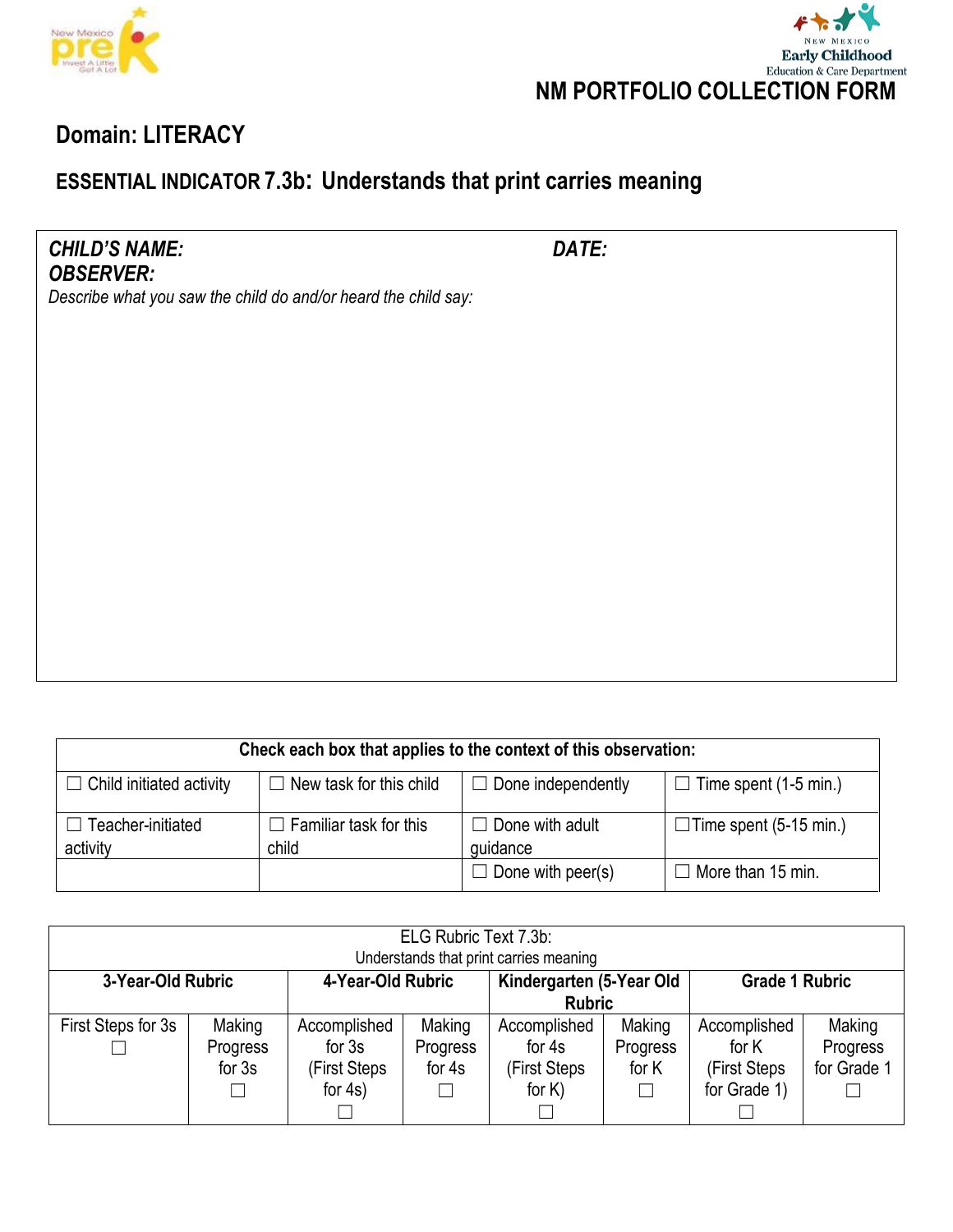



# **ESSENTIAL INDICATOR 7.4a: Recognizes & generates rhyming sounds in spoken language.**

### *CHILD'S NAME: DATE: OBSERVER:*

| Check each box that applies to the context of this observation: |                                |                                      |                               |  |  |  |  |
|-----------------------------------------------------------------|--------------------------------|--------------------------------------|-------------------------------|--|--|--|--|
| $\Box$ Child initiated activity                                 | $\Box$ New task for this child | $\Box$ Done independently            | $\Box$ Time spent (1-5 min.)  |  |  |  |  |
| $\Box$ Teacher-initiated                                        | $\Box$ Familiar task for this  | $\Box$ Done with adult               | $\Box$ Time spent (5-15 min.) |  |  |  |  |
| activity                                                        | child                          | quidance<br>$\Box$ Done with peer(s) | $\Box$ More than 15 min.      |  |  |  |  |

| ELG Rubric Text 7.4a:<br>Recognizes & generates rhyming sounds in spoken language. |          |                                              |          |                                           |          |                       |             |  |  |
|------------------------------------------------------------------------------------|----------|----------------------------------------------|----------|-------------------------------------------|----------|-----------------------|-------------|--|--|
| 3-Year-Old Rubric                                                                  |          | 4-Year-Old Rubric                            |          | Kindergarten (5-Year Old<br><b>Rubric</b> |          | <b>Grade 1 Rubric</b> |             |  |  |
| First Steps for 3s                                                                 | Making   | Accomplished                                 | Making   | Accomplished                              | Making   | Accomplished          | Making      |  |  |
|                                                                                    | Progress | for $3s$                                     | Progress | for 4s                                    | Progress | for K                 | Progress    |  |  |
|                                                                                    | for $3s$ | (First Steps)                                | for 4s   | (First Steps                              | for K    | (First Steps          | for Grade 1 |  |  |
|                                                                                    |          | for $4s$ )<br>for $K$ )<br>for Grade 1)<br>П |          |                                           |          |                       |             |  |  |
|                                                                                    |          |                                              |          |                                           |          |                       |             |  |  |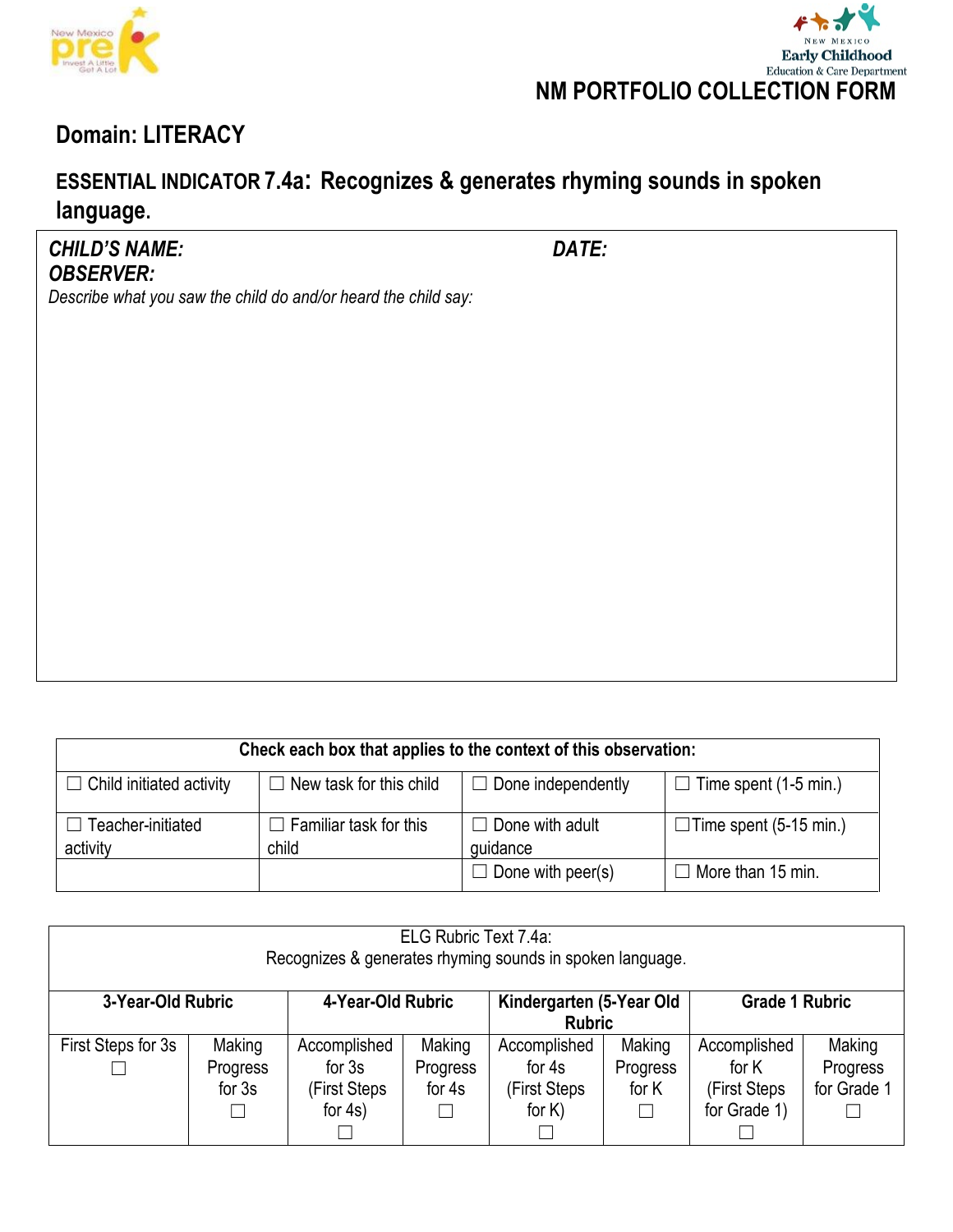



## **ESSENTIAL INDICATOR 7.4b**: **Demonstrates understanding of spoken words, syllables and sounds**

#### *CHILD'S NAME: DATE: OBSERVER:*

| Check each box that applies to the context of this observation:                                                                |                                        |                                    |                               |  |  |  |  |  |
|--------------------------------------------------------------------------------------------------------------------------------|----------------------------------------|------------------------------------|-------------------------------|--|--|--|--|--|
| $\Box$ New task for this child<br>$\Box$ Done independently<br>$\Box$ Time spent (1-5 min.)<br>$\Box$ Child initiated activity |                                        |                                    |                               |  |  |  |  |  |
| $\Box$ Teacher-initiated<br>activity                                                                                           | $\Box$ Familiar task for this<br>child | $\Box$ Done with adult<br>quidance | $\Box$ Time spent (5-15 min.) |  |  |  |  |  |
|                                                                                                                                |                                        | $\Box$ Done with peer(s)           | $\Box$ More than 15 min.      |  |  |  |  |  |

| ELG Rubric Text 7.4b:<br>Demonstrates understanding of spoken words, syllables and sounds |                                |                                                        |                                                                |                                                     |                                       |                                                        |                                   |  |
|-------------------------------------------------------------------------------------------|--------------------------------|--------------------------------------------------------|----------------------------------------------------------------|-----------------------------------------------------|---------------------------------------|--------------------------------------------------------|-----------------------------------|--|
| 3-Year-Old Rubric                                                                         |                                |                                                        | Kindergarten (5-Year Old<br>4-Year-Old Rubric<br><b>Rubric</b> |                                                     | <b>Grade 1 Rubric</b>                 |                                                        |                                   |  |
| First Steps for 3s                                                                        | Making<br>Progress<br>for $3s$ | Accomplished<br>for $3s$<br>(First Steps<br>for $4s$ ) | Making<br>Progress<br>for 4s                                   | Accomplished<br>for 4s<br>(First Steps<br>for $K$ ) | Making<br>Progress<br>for K<br>$\Box$ | Accomplished<br>for K<br>(First Steps)<br>for Grade 1) | Making<br>Progress<br>for Grade 1 |  |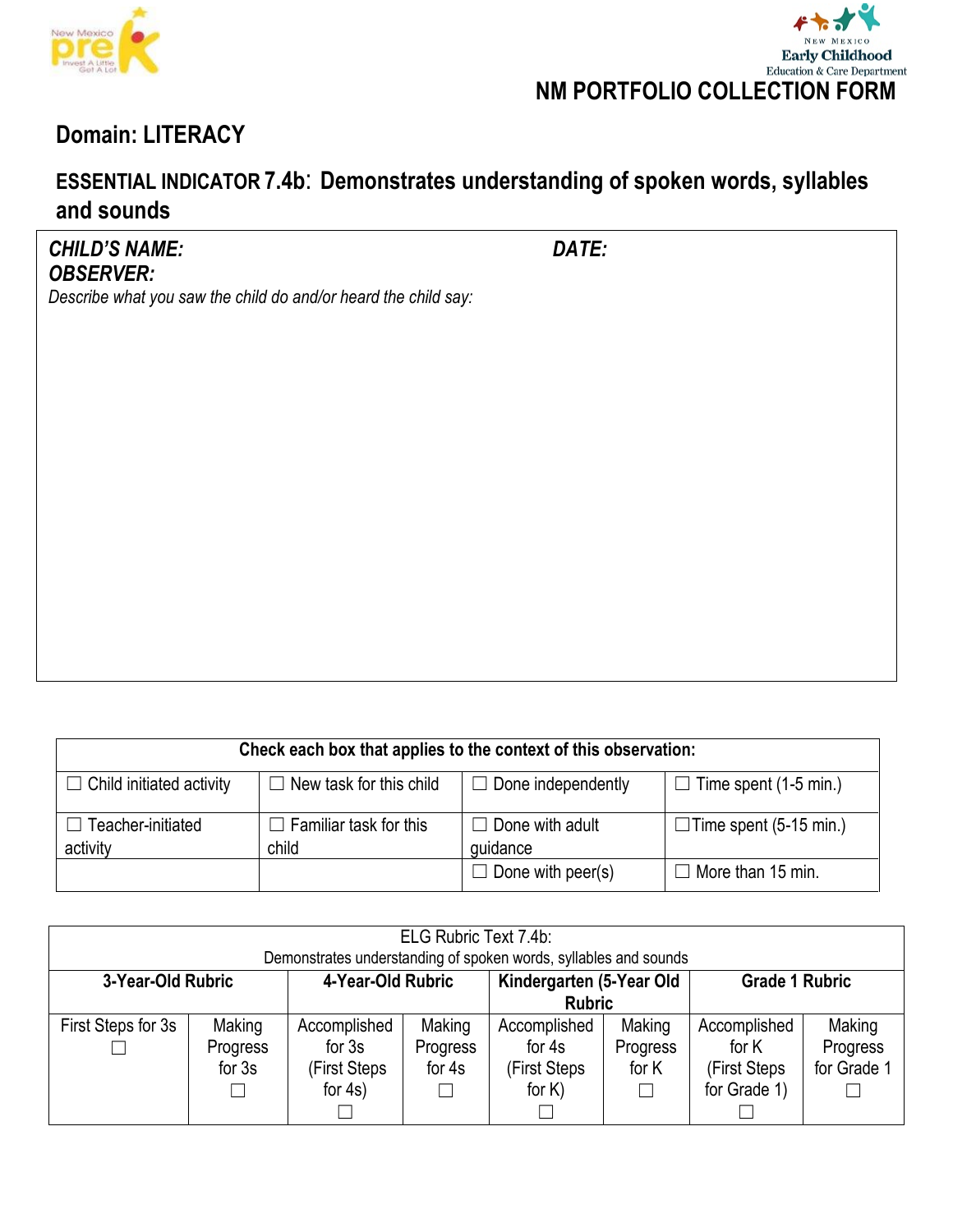



# **ESSENTIAL INDICATOR 7.5a**: **Shows an understanding of alphabetic knowledge**

*CHILD'S NAME: DATE: OBSERVER:*

| Check each box that applies to the context of this observation:                                                                |                               |                          |                               |  |  |  |  |  |
|--------------------------------------------------------------------------------------------------------------------------------|-------------------------------|--------------------------|-------------------------------|--|--|--|--|--|
| $\Box$ New task for this child<br>$\Box$ Done independently<br>$\Box$ Time spent (1-5 min.)<br>$\Box$ Child initiated activity |                               |                          |                               |  |  |  |  |  |
| $\Box$ Teacher-initiated                                                                                                       | $\Box$ Familiar task for this | $\Box$ Done with adult   | $\Box$ Time spent (5-15 min.) |  |  |  |  |  |
| activity                                                                                                                       | child                         | guidance                 |                               |  |  |  |  |  |
|                                                                                                                                |                               | $\Box$ Done with peer(s) | $\Box$ More than 15 min.      |  |  |  |  |  |

| <b>ELG Rubric Text 7.5a:</b><br>Shows an understanding of alphabetic knowledge |                                       |                                                        |                              |                                                     |                                       |                                                       |                                   |  |
|--------------------------------------------------------------------------------|---------------------------------------|--------------------------------------------------------|------------------------------|-----------------------------------------------------|---------------------------------------|-------------------------------------------------------|-----------------------------------|--|
| 4-Year-Old Rubric<br>3-Year-Old Rubric                                         |                                       |                                                        |                              | Kindergarten (5-Year Old<br><b>Rubric</b>           | <b>Grade 1 Rubric</b>                 |                                                       |                                   |  |
| First Steps for 3s                                                             | Making<br><b>Progress</b><br>for $3s$ | Accomplished<br>for $3s$<br>(First Steps<br>for $4s$ ) | Making<br>Progress<br>for 4s | Accomplished<br>for 4s<br>(First Steps<br>for $K$ ) | Making<br>Progress<br>for K<br>$\Box$ | Accomplished<br>for K<br>(First Steps<br>for Grade 1) | Making<br>Progress<br>for Grade 1 |  |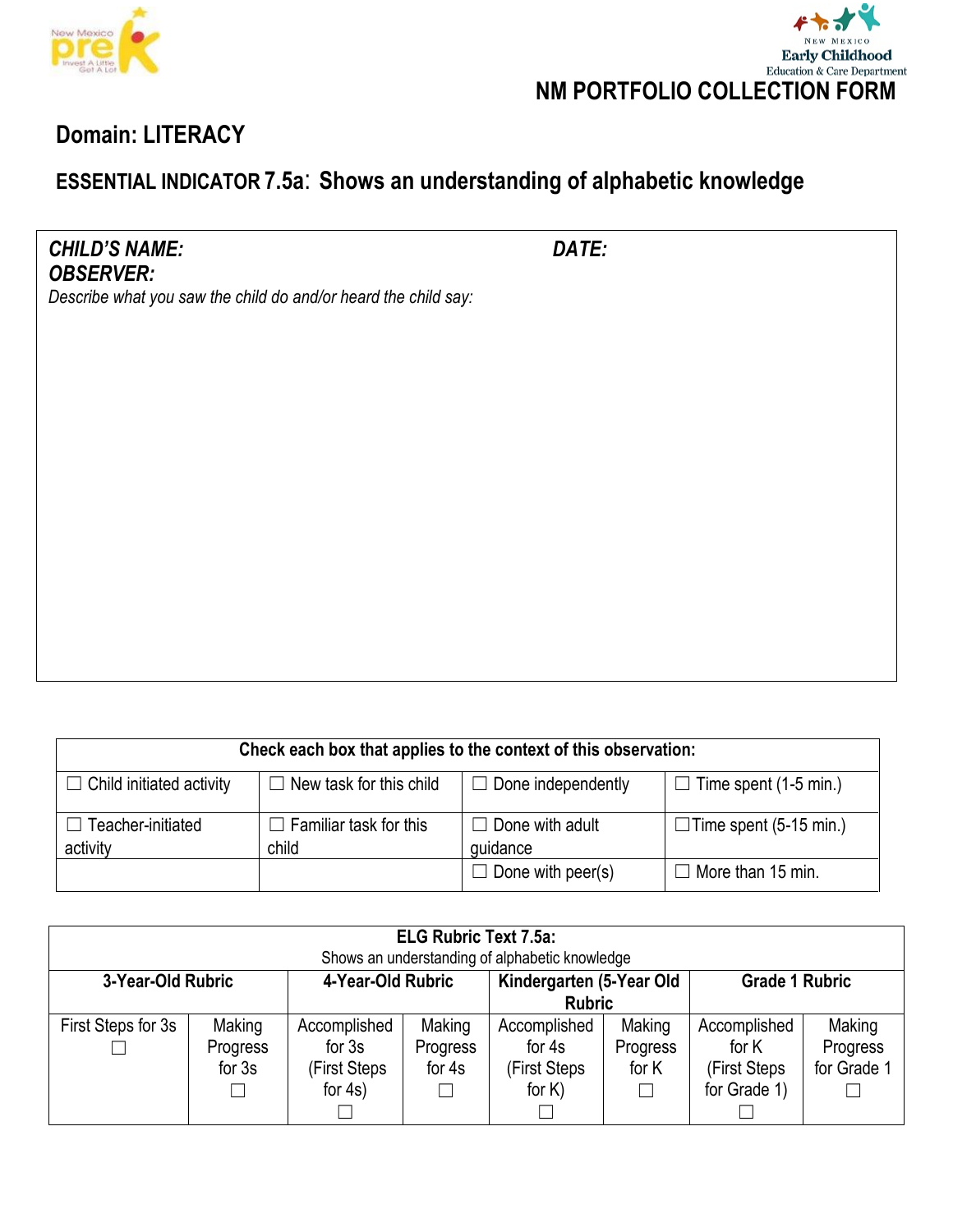



# **ESSENTIAL INDICATOR 7.5b**: **Knows & applies letter-sound correspondence and beginning sound-recognition skills.**

### *CHILD'S NAME: DATE: OBSERVER:*

| Check each box that applies to the context of this observation:                                                                |                                        |                                    |                               |  |  |  |  |  |
|--------------------------------------------------------------------------------------------------------------------------------|----------------------------------------|------------------------------------|-------------------------------|--|--|--|--|--|
| $\Box$ Done independently<br>$\Box$ Time spent (1-5 min.)<br>$\Box$ New task for this child<br>$\Box$ Child initiated activity |                                        |                                    |                               |  |  |  |  |  |
| $\Box$ Teacher-initiated<br>activity                                                                                           | $\Box$ Familiar task for this<br>child | $\Box$ Done with adult<br>quidance | $\Box$ Time spent (5-15 min.) |  |  |  |  |  |
|                                                                                                                                |                                        | $\Box$ Done with peer(s)           | $\Box$ More than 15 min.      |  |  |  |  |  |

| ELG Rubric Text 7.5b:<br>Knows & applies letter-sound correspondence and beginning sound-recognition skills. |                                |                                                        |                              |                                                     |                                       |                                                       |                                   |  |
|--------------------------------------------------------------------------------------------------------------|--------------------------------|--------------------------------------------------------|------------------------------|-----------------------------------------------------|---------------------------------------|-------------------------------------------------------|-----------------------------------|--|
| Kindergarten (5-Year Old<br>4-Year-Old Rubric<br>3-Year-Old Rubric<br><b>Grade 1 Rubric</b><br><b>Rubric</b> |                                |                                                        |                              |                                                     |                                       |                                                       |                                   |  |
| First Steps for 3s                                                                                           | Making<br>Progress<br>for $3s$ | Accomplished<br>for $3s$<br>(First Steps<br>for $4s$ ) | Making<br>Progress<br>for 4s | Accomplished<br>for 4s<br>(First Steps<br>for $K$ ) | Making<br>Progress<br>for K<br>$\Box$ | Accomplished<br>for K<br>(First Steps<br>for Grade 1) | Making<br>Progress<br>for Grade 1 |  |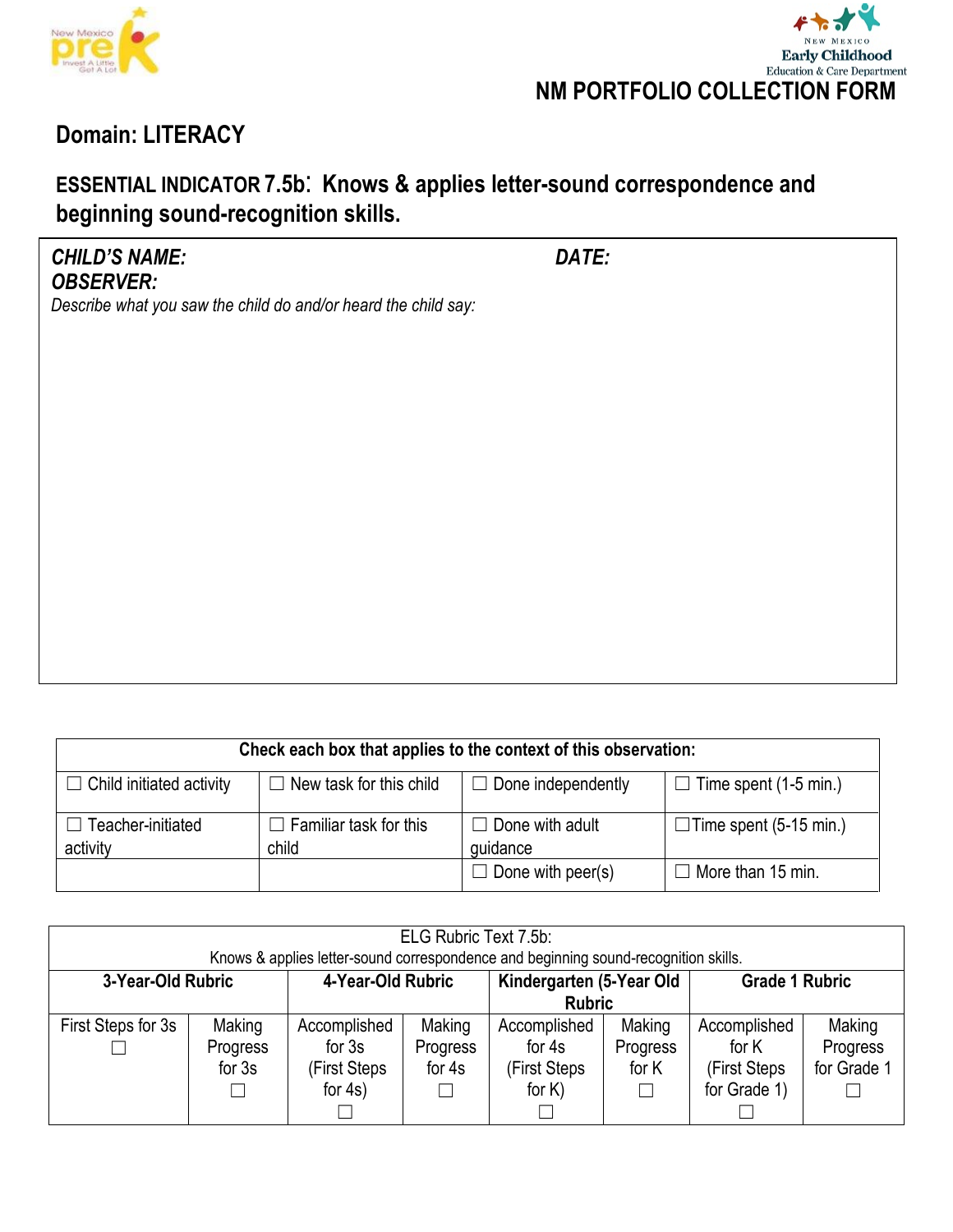



### **ESSENTIAL INDICATOR 8.3: The child demonstrates that writing is a way of communicating for a variety of purposes**

*CHILD'S NAME: DATE: OBSERVER:*

| Check each box that applies to the context of this observation:                                                         |                                        |                                    |                               |  |  |  |  |  |
|-------------------------------------------------------------------------------------------------------------------------|----------------------------------------|------------------------------------|-------------------------------|--|--|--|--|--|
| $\Box$ New task for this child<br>$\Box$ Done independently<br>$\Box$ Child initiated activity<br>Time spent (1-5 min.) |                                        |                                    |                               |  |  |  |  |  |
| Teacher-initiated<br>activity                                                                                           | $\Box$ Familiar task for this<br>child | $\Box$ Done with adult<br>quidance | $\Box$ Time spent (5-15 min.) |  |  |  |  |  |
|                                                                                                                         |                                        | $\Box$ Done with peer(s)           | $\Box$ More than 15 min.      |  |  |  |  |  |

| ELG Rubric Text 8.3:<br>Understands how to apply the early stages of drawing and writing to convey meaning. |                                |                                                        |                              |                                                     |                                  |                                                       |                                   |  |
|-------------------------------------------------------------------------------------------------------------|--------------------------------|--------------------------------------------------------|------------------------------|-----------------------------------------------------|----------------------------------|-------------------------------------------------------|-----------------------------------|--|
| 3-Year-Old Rubric                                                                                           |                                | 4-Year-Old Rubric                                      |                              | Kindergarten (5-Year Old<br><b>Rubric</b>           |                                  | <b>Grade 1 Rubric</b>                                 |                                   |  |
| First Steps for 3s                                                                                          | Making<br>Progress<br>for $3s$ | Accomplished<br>for $3s$<br>(First Steps<br>for $4s$ ) | Making<br>Progress<br>for 4s | Accomplished<br>for 4s<br>(First Steps<br>for $K$ ) | Making<br>Progress<br>for K<br>⊔ | Accomplished<br>for K<br>(First Steps<br>for Grade 1) | Making<br>Progress<br>for Grade 1 |  |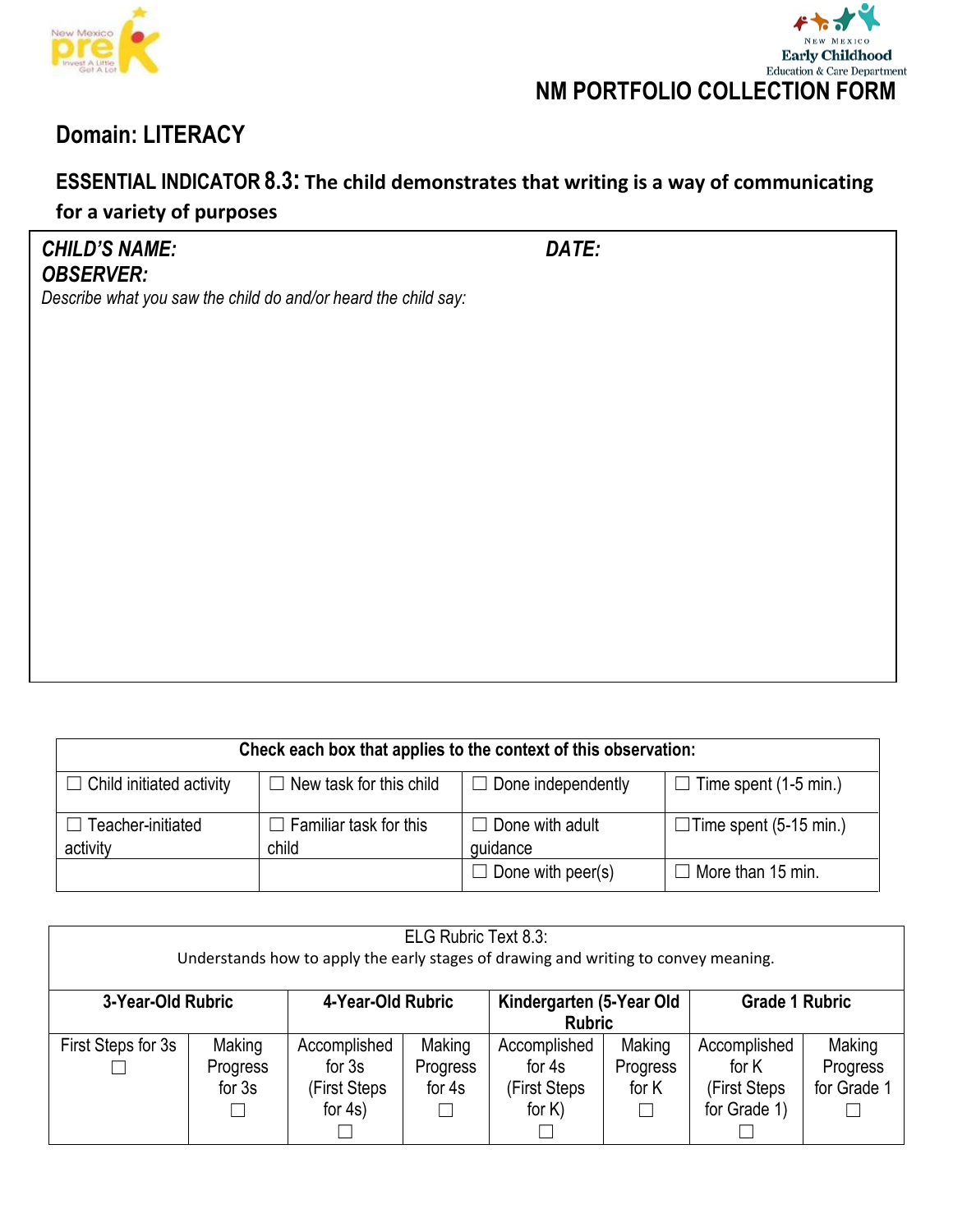



# **Domain: MATHEMATICS**

## **ESSENTIAL INDICATOR 9.1: Uses numbers & counting as means for solving problems & determining quantity**

| <b>CHILD'S NAME:</b>                                           | DATE: |  |
|----------------------------------------------------------------|-------|--|
| <b>OBSERVER:</b>                                               |       |  |
| Describe what you saw the child do and/or heard the child say: |       |  |
|                                                                |       |  |

| Check each box that applies to the context of this observation:   |                         |                                 |                              |  |  |  |  |
|-------------------------------------------------------------------|-------------------------|---------------------------------|------------------------------|--|--|--|--|
| $\Box$ Child initiated activity                                   | New task for this child | $\Box$ Done independently       | $\Box$ Time spent (1-5 min.) |  |  |  |  |
| Teacher-initiated activity<br>$\Box$ Familiar task for this child |                         | $\Box$ Done with adult guidance | $\Box$ Time spent (5-15      |  |  |  |  |
|                                                                   |                         |                                 | min.                         |  |  |  |  |
|                                                                   |                         | $\Box$ Done with peer(s)        | More than 15 min.<br>$\Box$  |  |  |  |  |

| ELG Rubric Text 9.1:<br>Uses numbers & counting as means for solving problems & determining quantity         |              |               |          |                  |          |                  |           |
|--------------------------------------------------------------------------------------------------------------|--------------|---------------|----------|------------------|----------|------------------|-----------|
| 4-Year-Old Rubric<br>Kindergarten (5-Year Old<br><b>Grade 1 Rubric</b><br>3-Year-Old Rubric<br><b>Rubric</b> |              |               |          |                  |          |                  |           |
| First Steps for 3s                                                                                           | Making       | Accomplished  | Making   | Accomplished     | Making   | Accomplished     | Making    |
|                                                                                                              | Progress for | for $3s$      | Progress | for 4s           | Progress | for K            | Progress  |
|                                                                                                              | 3s           | (First Steps) | for 4s   | (First Steps for | for K    | (First Steps for | for Grade |
|                                                                                                              |              | for $4s$ )    |          | K)               |          | Grade 1)         |           |
|                                                                                                              |              |               |          |                  |          |                  |           |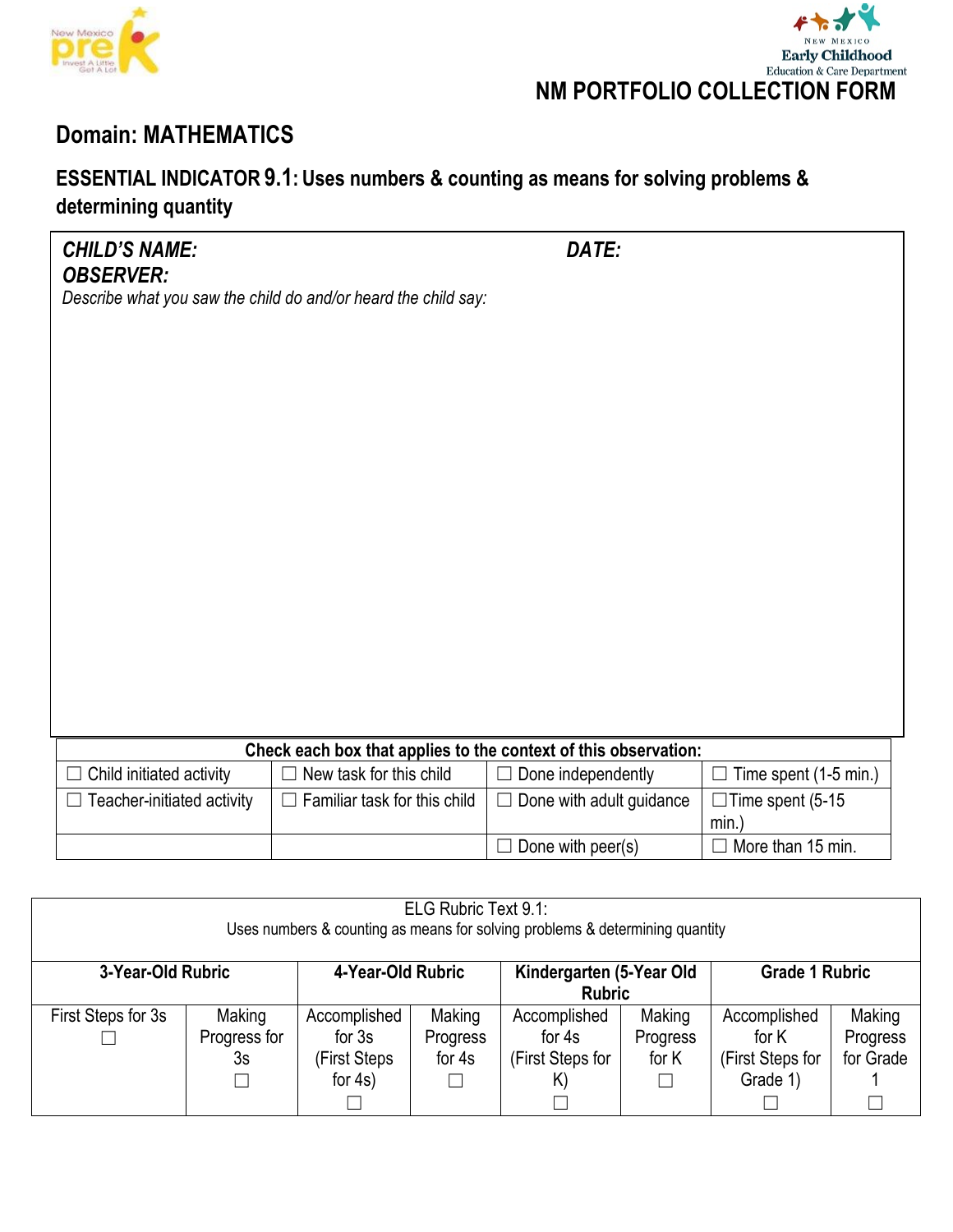



# **Domain: MATHEMATICS**

### **ESSENTIAL INDICATOR 10.1: Recognizes, names, describes, compares, & creates familiar shapes**

*CHILD'S NAME: DATE: OBSERVER:*

| Check each box that applies to the context of this observation: |                                     |                                 |                                 |  |  |  |  |
|-----------------------------------------------------------------|-------------------------------------|---------------------------------|---------------------------------|--|--|--|--|
| $\Box$ Child initiated activity                                 | $\Box$ New task for this child      | $\Box$ Done independently       | $\Box$ Time spent (1-5 min.)    |  |  |  |  |
| $\Box$ Teacher-initiated activity                               | $\Box$ Familiar task for this child | $\Box$ Done with adult guidance | $\Box$ Time spent (5-15<br>min. |  |  |  |  |
|                                                                 |                                     | $\Box$ Done with peer(s)        | $\Box$ More than 15 min.        |  |  |  |  |

| ELG Rubric Text 10.1: |               |                   |          |                                                                   |          |                       |           |
|-----------------------|---------------|-------------------|----------|-------------------------------------------------------------------|----------|-----------------------|-----------|
|                       |               |                   |          | Recognizes, names, describes, compares, & creates familiar shapes |          |                       |           |
| 3-Year-Old Rubric     |               | 4-Year-Old Rubric |          | Kindergarten (5-Year Old                                          |          | <b>Grade 1 Rubric</b> |           |
|                       | <b>Rubric</b> |                   |          |                                                                   |          |                       |           |
| First Steps for 3s    | Making        | Accomplished      | Making   | Accomplished                                                      | Making   | Accomplished          | Making    |
|                       | Progress for  | for $3s$          | Progress | for 4s                                                            | Progress | for K                 | Progress  |
|                       | 3s            | (First Steps      | for $4s$ | (First Steps for                                                  | for K    | (First Steps for      | for Grade |
|                       |               | for $4s$ )        |          | K)                                                                |          | Grade 1)              |           |
|                       |               |                   |          |                                                                   |          |                       |           |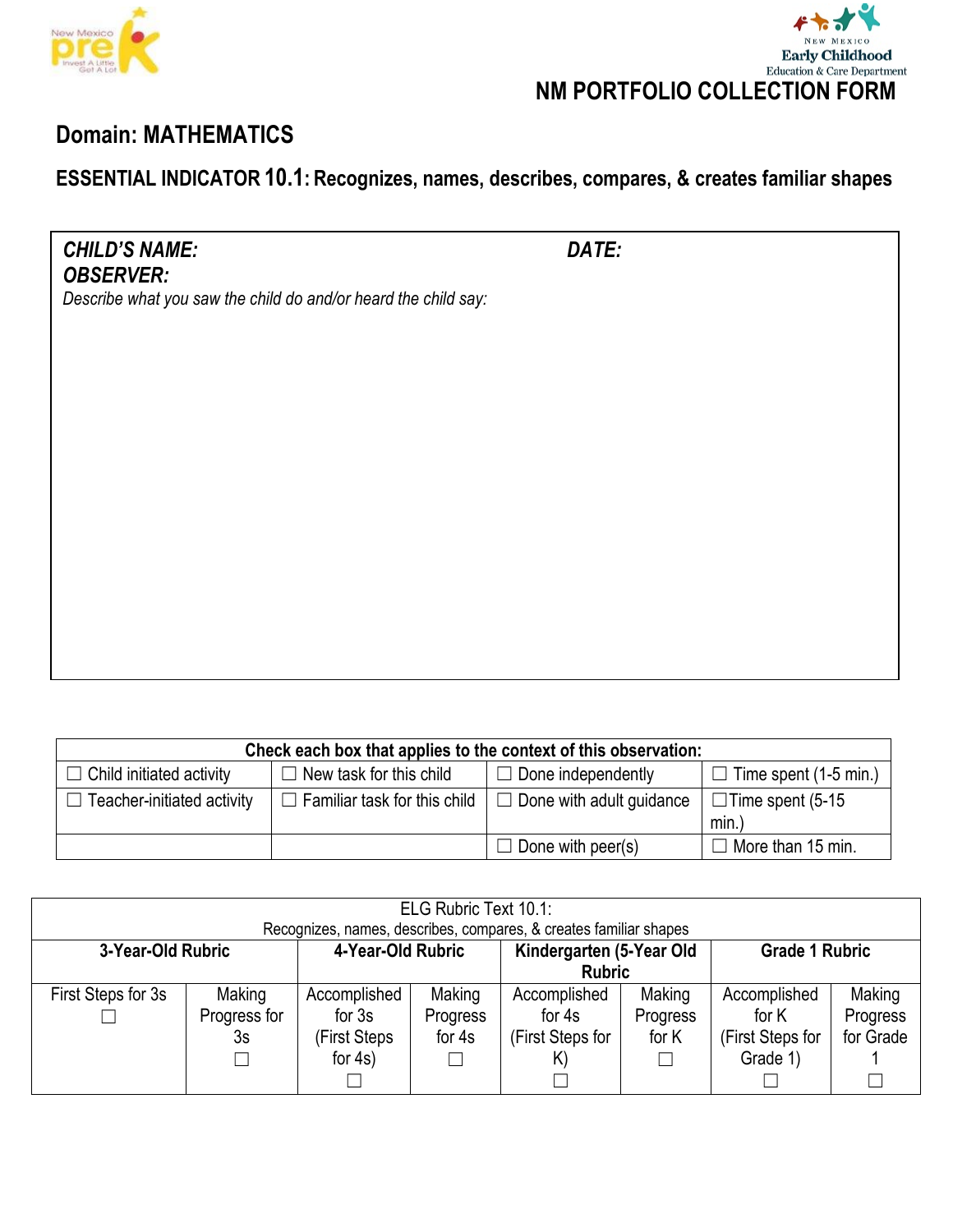



# **Domain: MATHEMATICS**

## **ESSENTIAL INDICATOR 12.1: Sorts, classifies, and groups materials by one or more attributes**

*CHILD'S NAME: DATE: OBSERVER:*

| Check each box that applies to the context of this observation:                                                         |                                     |                                 |                          |  |  |  |
|-------------------------------------------------------------------------------------------------------------------------|-------------------------------------|---------------------------------|--------------------------|--|--|--|
| Time spent (1-5 min.)<br>$\Box$ New task for this child<br>$\Box$ Done independently<br>$\Box$ Child initiated activity |                                     |                                 |                          |  |  |  |
| $\Box$ Teacher-initiated activity                                                                                       | $\Box$ Familiar task for this child | $\Box$ Done with adult guidance | $\Box$ Time spent (5-15  |  |  |  |
|                                                                                                                         |                                     |                                 | min.                     |  |  |  |
|                                                                                                                         |                                     | $\Box$ Done with peer(s)        | $\Box$ More than 15 min. |  |  |  |

| ELG Rubric Text 12.1: |               |                   |          |                                                                   |          |                       |           |
|-----------------------|---------------|-------------------|----------|-------------------------------------------------------------------|----------|-----------------------|-----------|
|                       |               |                   |          | Sorts, classifies, and groups materials by one or more attributes |          |                       |           |
| 3-Year-Old Rubric     |               | 4-Year-Old Rubric |          | Kindergarten (5-Year Old                                          |          | <b>Grade 1 Rubric</b> |           |
|                       | <b>Rubric</b> |                   |          |                                                                   |          |                       |           |
| First Steps for 3s    | Making        | Accomplished      | Making   | Accomplished                                                      | Making   | Accomplished          | Making    |
|                       | Progress for  | for $3s$          | Progress | for 4s                                                            | Progress | for K                 | Progress  |
|                       | 3s            | (First Steps      | for 4s   | (First Steps for                                                  | for K    | (First Steps for      | for Grade |
|                       |               | for $4s$ )        |          | K)                                                                |          | Grade 1)              |           |
|                       |               |                   |          |                                                                   |          |                       |           |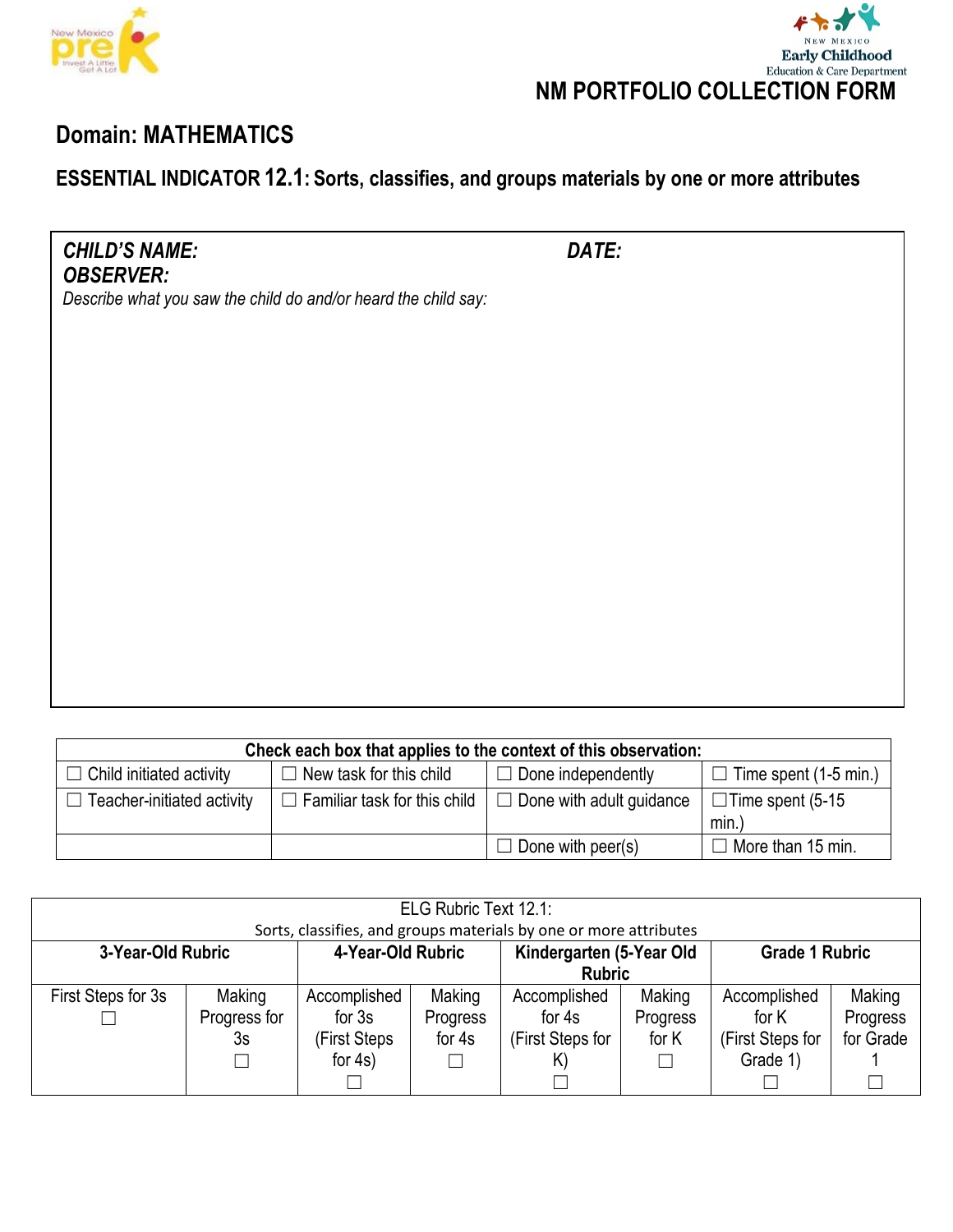



## **Domain: AESTHETIC CREATIVITY**

**ESSENTIAL INDICATOR 13.1: Communicates ideas and/or feelings through creative activities (for example, making up a song, acting out a story, creating a piece of art work or a set of movements)**

| <b>CHILD'S NAME:</b><br><b>OBSERVER:</b>                       | DATE: |
|----------------------------------------------------------------|-------|
| Describe what you saw the child do and/or heard the child say: |       |
|                                                                |       |
|                                                                |       |
|                                                                |       |
|                                                                |       |
|                                                                |       |
|                                                                |       |
|                                                                |       |
|                                                                |       |

| This child's creative expression has been documented in the following ways:            |                                          |                                  |                                         |  |  |  |
|----------------------------------------------------------------------------------------|------------------------------------------|----------------------------------|-----------------------------------------|--|--|--|
| $\Box$ Photo of child's work (included)                                                | $\Box$ Sample of child's work (included) | $\Box$ Video of child (included) | $\Box$ Anecdotal note (described above) |  |  |  |
|                                                                                        |                                          |                                  |                                         |  |  |  |
| $\Box$ Other                                                                           |                                          |                                  |                                         |  |  |  |
|                                                                                        |                                          |                                  |                                         |  |  |  |
| *See Family Teacher Summary Report for more information on child's creative expression |                                          |                                  |                                         |  |  |  |
|                                                                                        |                                          |                                  |                                         |  |  |  |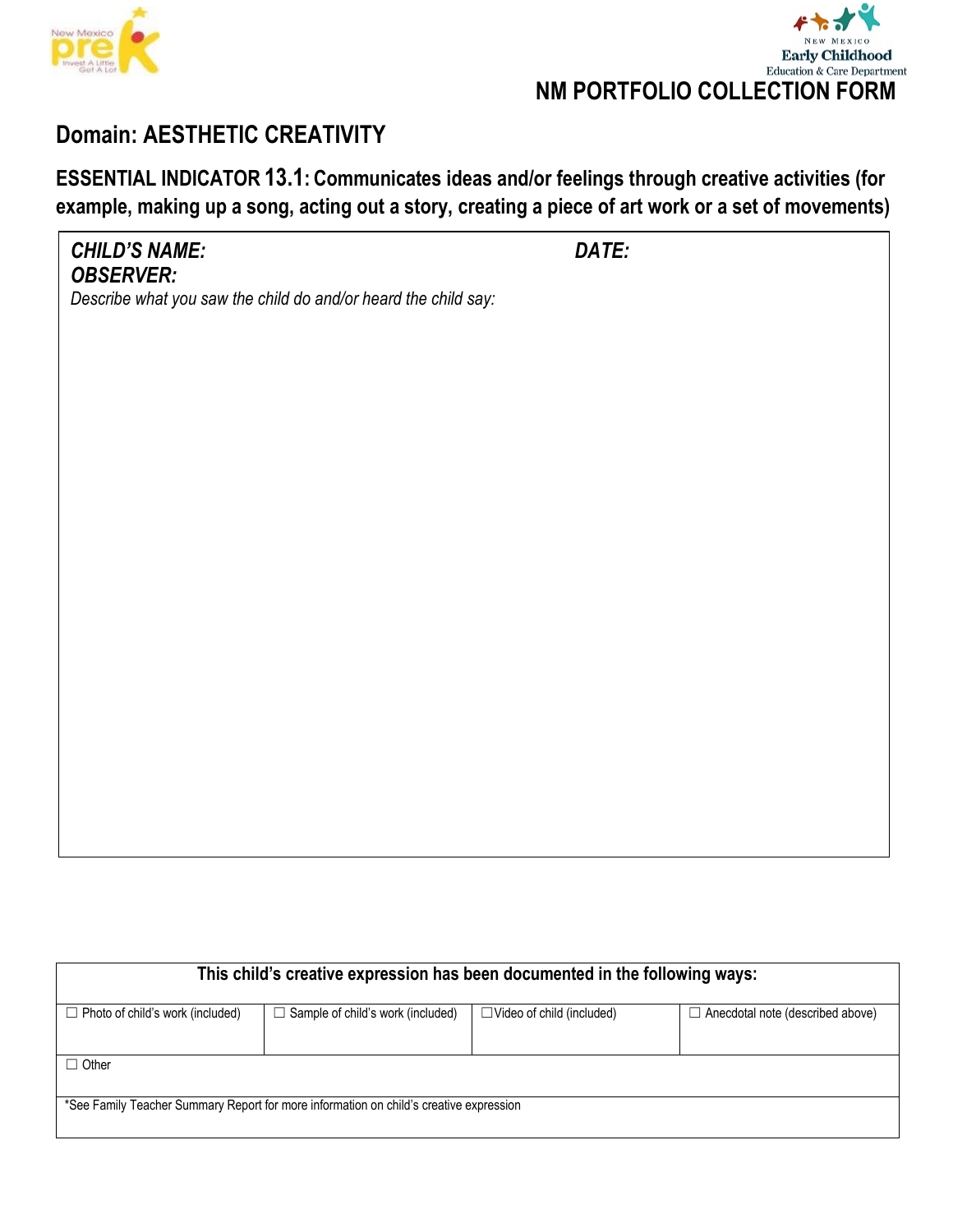



## **Domain: SCIENTIFIC CONCEPTUAL UNDERSTANDING**

### **ESSENTIAL INDICATOR 14.1: Uses senses to investigate characteristics & behaviors in the physical & natural worlds**

*CHILD'S NAME: DATE: OBSERVER:*

| Check each box that applies to the context of this observation:                                                                   |                                     |                                 |                         |  |  |  |
|-----------------------------------------------------------------------------------------------------------------------------------|-------------------------------------|---------------------------------|-------------------------|--|--|--|
| $\Box$ Done independently<br>Time spent (1-5 min.)<br>$\Box$ Child initiated activity<br>$\Box$ New task for this child<br>$\Box$ |                                     |                                 |                         |  |  |  |
| $\Box$ Teacher-initiated activity                                                                                                 | $\Box$ Familiar task for this child | $\Box$ Done with adult guidance | $\Box$ Time spent (5-15 |  |  |  |
|                                                                                                                                   |                                     |                                 | min.                    |  |  |  |
|                                                                                                                                   |                                     | $\Box$ Done with peer(s)        | More than 15 min.       |  |  |  |

| ELG Rubric Text 14.1: |              |                   |          |                                                                                         |          |                       |           |
|-----------------------|--------------|-------------------|----------|-----------------------------------------------------------------------------------------|----------|-----------------------|-----------|
|                       |              |                   |          | Uses senses to investigate characteristics & behaviors in the physical & natural worlds |          |                       |           |
| 3-Year-Old Rubric     |              | 4-Year-Old Rubric |          | Kindergarten (5-Year Old                                                                |          | <b>Grade 1 Rubric</b> |           |
|                       |              |                   |          | <b>Rubric</b>                                                                           |          |                       |           |
| First Steps for 3s    | Making       | Accomplished      | Making   | Accomplished                                                                            | Making   | Accomplished          | Making    |
|                       | Progress for | for $3s$          | Progress | for 4s                                                                                  | Progress | for K                 | Progress  |
|                       | 3s           | (First Steps      | for 4s   | (First Steps for                                                                        | for K    | (First Steps for      | for Grade |
|                       |              | for $4s$ )        |          | K)                                                                                      |          | Grade 1)              |           |
|                       |              |                   |          |                                                                                         |          |                       |           |